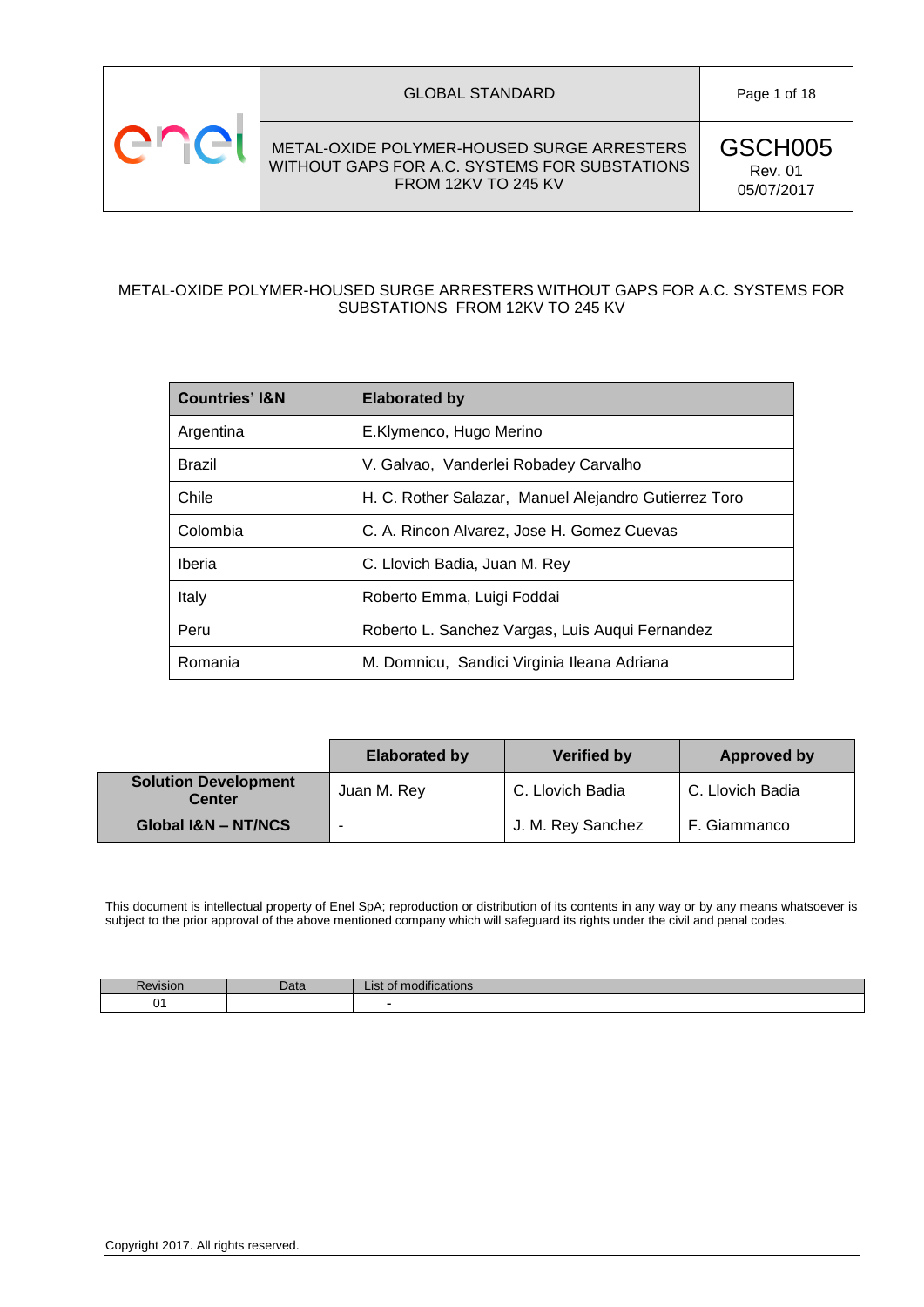

#### **GLOBAL STANDARD**

Page 2 of 18

METAL-OXIDE POLYMER-HOUSED SURGE ARRESTERS WITHOUT GAPS FOR A.C. SYSTEMS FOR SUBSTATIONS<br>FROM 12KV TO 245 KV GSCH005 **Rev. 01** 05/07/2017

# **INDEX**

| 3   |                                      |  |
|-----|--------------------------------------|--|
|     |                                      |  |
|     |                                      |  |
|     |                                      |  |
|     |                                      |  |
|     |                                      |  |
|     |                                      |  |
|     |                                      |  |
|     |                                      |  |
|     |                                      |  |
|     |                                      |  |
| 5.1 |                                      |  |
| 5.2 |                                      |  |
|     |                                      |  |
|     |                                      |  |
|     |                                      |  |
|     |                                      |  |
|     |                                      |  |
| 7.1 |                                      |  |
| 7.2 |                                      |  |
|     |                                      |  |
|     |                                      |  |
|     |                                      |  |
| 7.3 |                                      |  |
|     |                                      |  |
|     |                                      |  |
|     |                                      |  |
| 7.5 |                                      |  |
| 7.6 |                                      |  |
|     |                                      |  |
| 7.7 |                                      |  |
| 7.8 |                                      |  |
| 7.9 |                                      |  |
| 8   |                                      |  |
|     | Copyright 2017. All rights reserved. |  |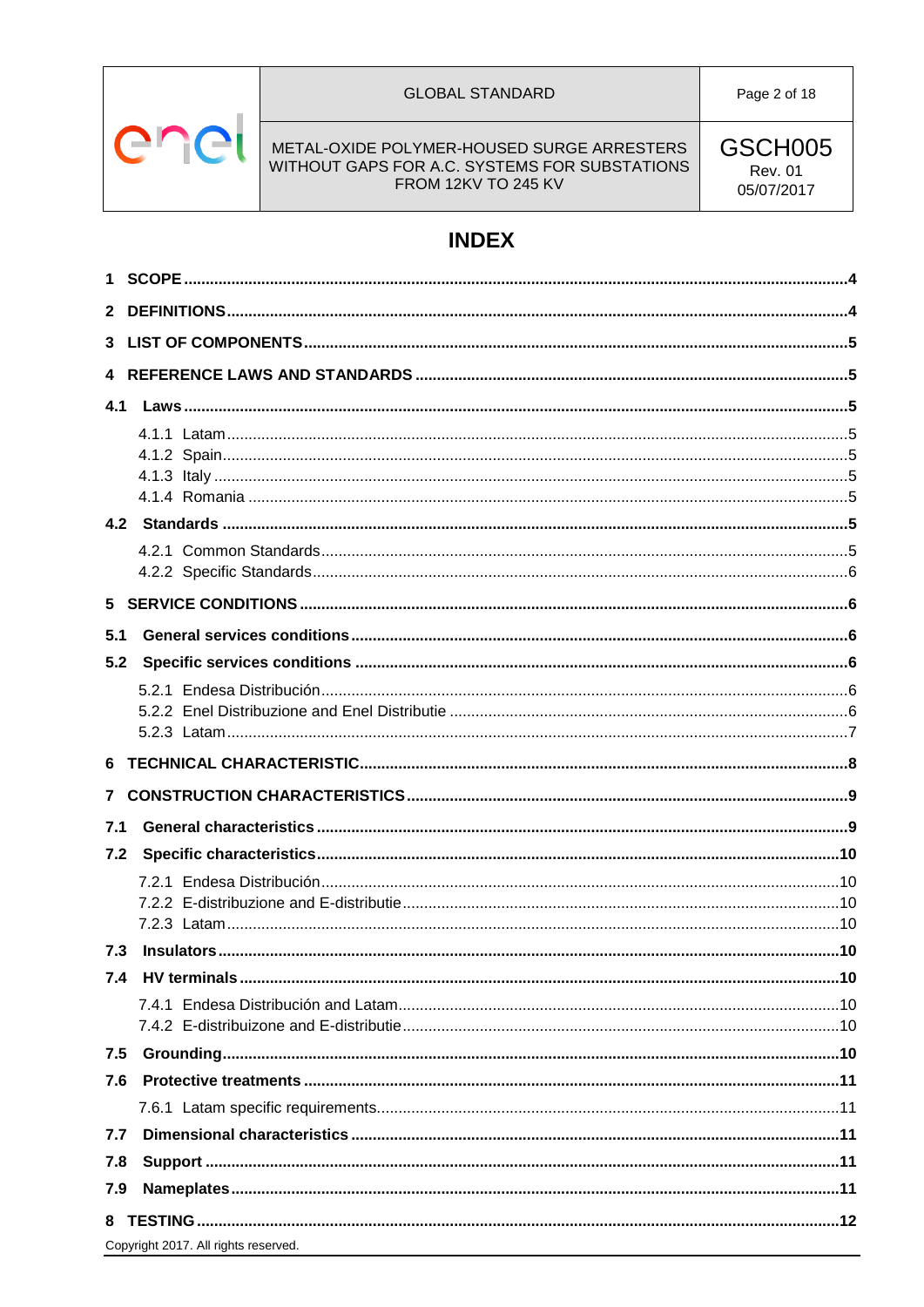#### **GLOBAL STANDARD**



#### METAL-OXIDE POLYMER-HOUSED SURGE ARRESTERS WITHOUT GAPS FOR A.C. SYSTEMS FOR SUBSTATIONS FROM 12KV TO 245 KV

GSCH005 **Rev. 01** 05/07/2017

| 8.1 |  |
|-----|--|
| 8.2 |  |
|     |  |
|     |  |
|     |  |
|     |  |
|     |  |
|     |  |
|     |  |
|     |  |
|     |  |
|     |  |
|     |  |
|     |  |
|     |  |
|     |  |
| 8.3 |  |
|     |  |
|     |  |
| 9   |  |
| 9.1 |  |
|     |  |
|     |  |
|     |  |
|     |  |
|     |  |
|     |  |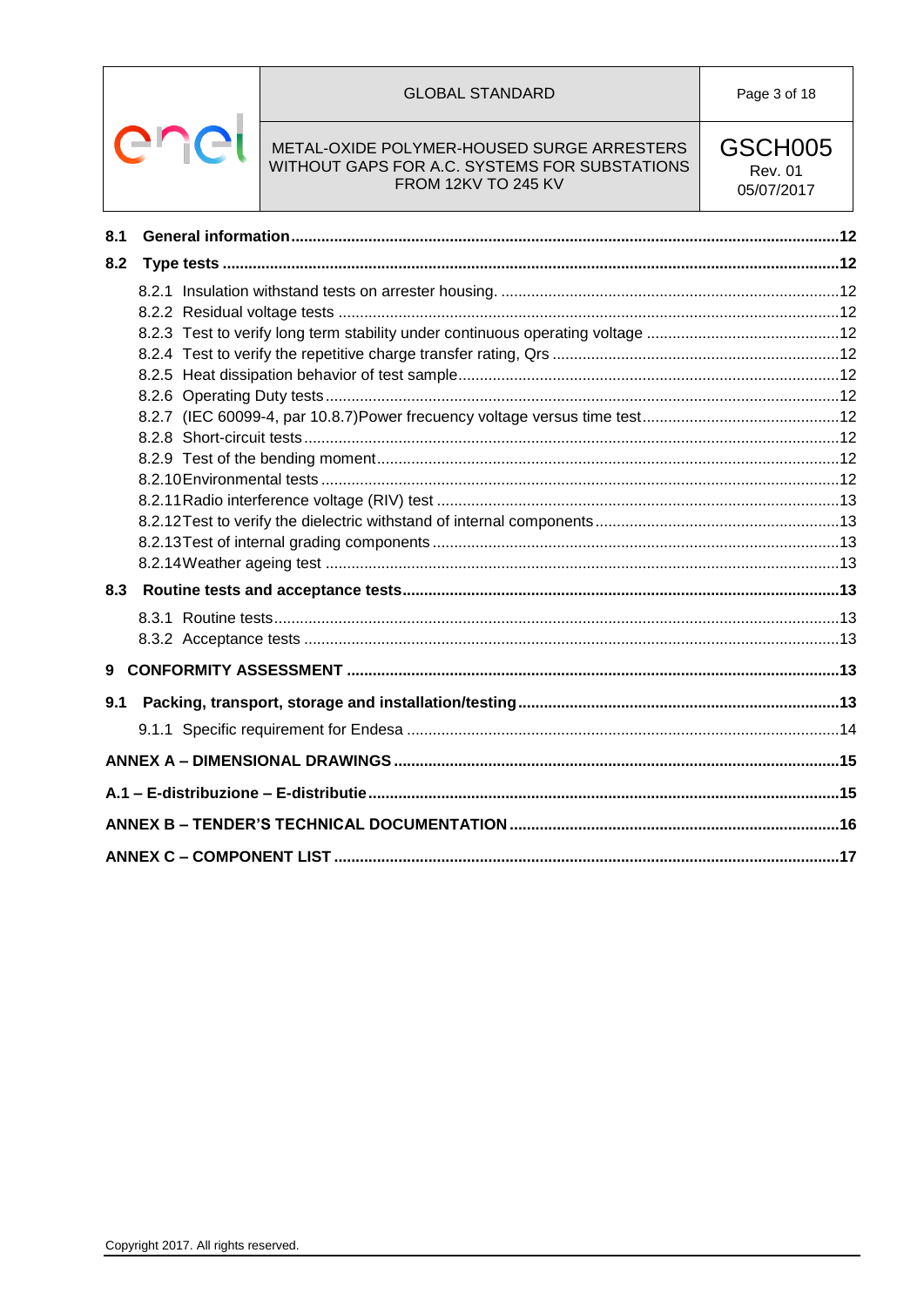



GSCH005 Rev. 01 05/07/2017

#### <span id="page-3-0"></span>**1 SCOPE**

The scope of this document is to provide technical requirements for the supply of HV surge arresters for system from 12 kV to 245 kV in the Enel Group Distribution companies, listed below:

- Ampla (Brazil)
- Chilectra (Chile)
- Codensa (Colombia)
- Coelce (Brazil)
- Edelnor (Perù)
- Edesur (Argentine)
- Endesa Distribución Eléctrica (Spain)
- E-distributie Banat (Romania)
- E-distributie Dobrogea (Romania)
- E-distributie Muntenia (Romania)
- E-distribuzione (Italy)

Note: the indication "Latam" refers to the Enel Group Distribution companies in South America.

Some requirements are applicable only to one or more companies, therefore, depending on the destination of the surge arresters, the supplied equipment shall comply these specific requirements.

#### <span id="page-3-1"></span>**2 DEFINITIONS**

**Station class arrester:** arresters intended for use in station to protect the equipment from transient overvoltages, typically but not only intended for use on system of Us ≥ 72,5 kV.

**Distributión class arrester:** arrester intended for use on distribution systems, typically of Us≤ 52 kV, to protect components primarily from the effects of lightning.

**Rated voltage of an arrester (Ur)**: maximum permissible 10 s power-frequency r.m.s. overvoltage that can be applied between the arrester, as verified in the TOV test and the operating duty test.

**Continuous operating voltage of an arrester (Uc)**: designed permissible r.m.s. value of powerfrequency voltage that may be applied continuously between the arrester terminals in accordance with IEC 60099-4

**Rated frequency of an arrester**: frequency of the power system on which the arrester is designed to used.

**Steep current impulse**: current impulse with a virtual front time of 1 µs with limits in the adjustment of equipment such that the measured values are from 0,9 µs to 1,1 µs and the virtual time to half-value on the tail is not longer than 20 µs.

**Lightning current impulse**: 8/20 current impulse with limits on the adjustment of equipment such that the measured values are from 7  $\mu$ s to 9  $\mu$ s for the virtual front time and from 18  $\mu$ s to 22  $\mu$ s for the time to half-value on the tail.

**Nominal discharge current of an arrester (In)**: peak value of lightning current impulse which is used to classify an arrester in accordance with IEC 60099-4.

**High current impulse of an arrester**: peak value discharge current having a 4/10 impulse shape which is used to test the stability of the arrester on direct lightning strokes.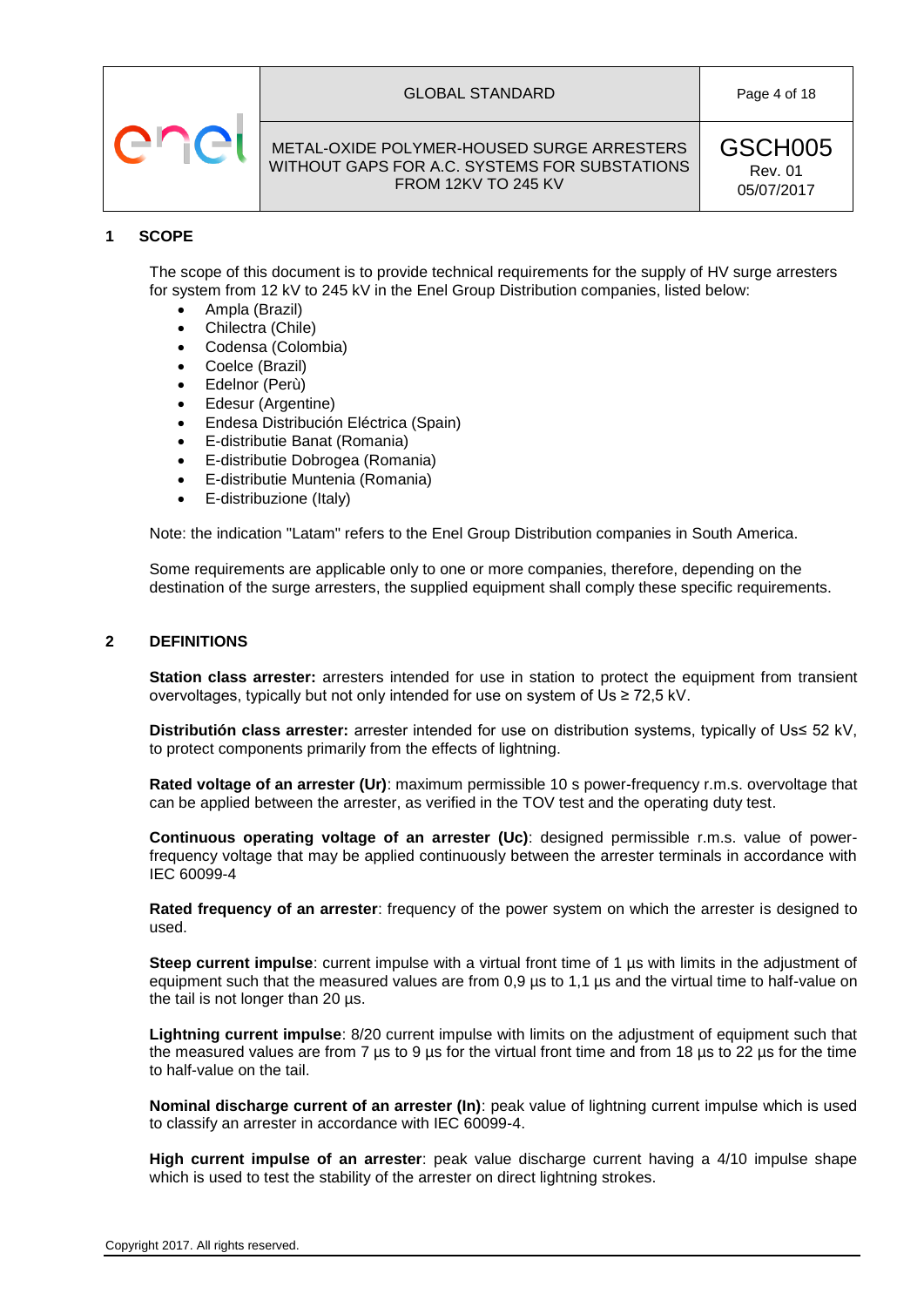



GSCH005 Rev. 01 05/07/2017

**Switching current impulse of an arrester**: peak value of discharge current a virtual front time greater than 30 us but less than 100 us and a virtual time to half-value on the tail of roughly twice the virtual front time.

**Reference voltage of an arrester (Uref)**: peak value of power-frequency voltage divide by  $\sqrt{2}$ , which is obtained when the reference current flows through the arrester.

**Residual voltage of an arrester (Ures):** peak value of voltage that appears between the terminals of an arrester during the passage of discharge current.

**Protective characteristics of an arrester:** a combination of lightning impulse protection level (LIPL), switching impulse protection level (SIPL) and steep current impulse protection level (STIPL).

#### <span id="page-4-0"></span>**3 LIST OF COMPONENTS**

The complete list of the equipment with their main characteristics is in Annex C (Common list of HV Surge arrester)

#### <span id="page-4-1"></span>**4 REFERENCE LAWS AND STANDARDS**

#### <span id="page-4-2"></span>**4.1 Laws**

# <span id="page-4-3"></span>**4.1.1 Latam**

*4.1.1.1. Brazil:* 

NR-10 - SEGURANÇA EM INSTALAÇÕES E SERVIÇOS EM ELETRICIDADE

#### <span id="page-4-4"></span>**4.1.2 Spain**

R.D. 337/2014: Reglamento sobre condiciones técnicas y garantías de seguridad en instalaciones eléctricas de alta tensión.

R.D. 614/2001: Disposiciones mínimas para la protección de la salud y seguridad de los trabajadores frente al riesgo eléctrico.

#### <span id="page-4-5"></span>**4.1.3 Italy**

D.Lgs n. 81 of the 9th of April 2008 and subseguent modifications

#### <span id="page-4-6"></span>**4.1.4 Romania**

NTE 001/03/00 Normativ privind alegerea izolației coordonarea izolației și protecția instalațiilor electroenergetice impotriva supratensiunilor (Standard on choosing insulation, insulation coordination and overvoltage protection against electric installations).

#### <span id="page-4-7"></span>**4.2 Standards**

The below listed reference documents shall be intended in the edition in force at the contract date (amendment included).

# <span id="page-4-8"></span>**4.2.1 Common Standards**

For Latin America destinations the reference standard are the IEC/ISO, whilst for Europe destinations the reference standard are the correspondent European standards (EN).

IEC 60099-4: "Metal-oxide surge arresters without gaps for a.c. systems".-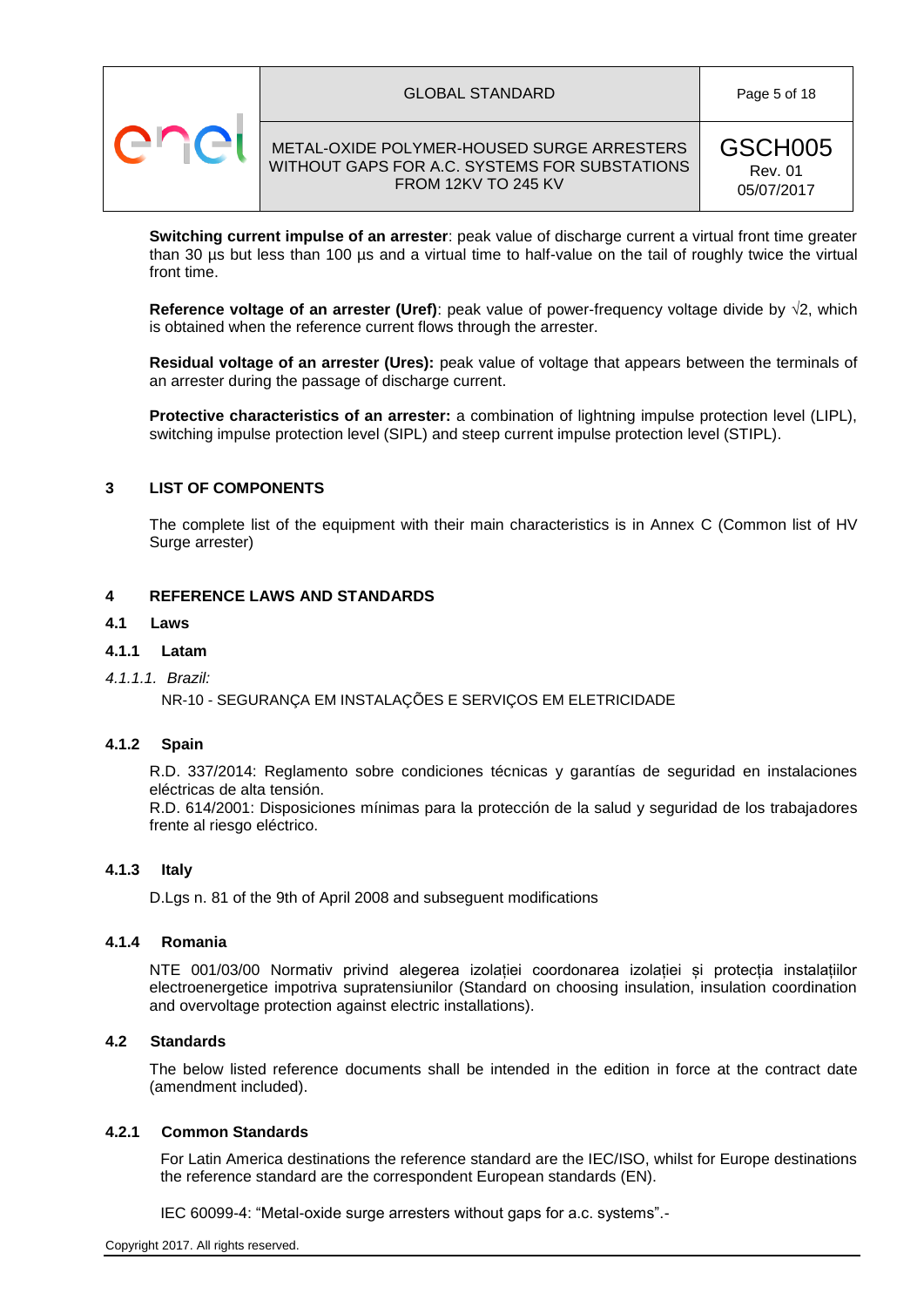

#### GLOBAL STANDARD Page 6 of 18

# METAL-OXIDE POLYMER-HOUSED SURGE ARRESTERS WITHOUT GAPS FOR A.C. SYSTEMS FOR SUBSTATIONS FROM 12KV TO 245 KV

IEC 60071-2: "Insulation co-ordination – Applications guide"

IEC 61462: "Composite insulators: hollow insulators for use in outdoor and indoor electrical equipment"

ISO 2178: "Non-magnetic coatings on magnetic substrates - Measurement of coating thickness - Magnetic method"

CEI 7-6: "Requirements for checking hot galvanizing by immersion on ferrous components used in lines and electrical installations".IEC 60507: "Artificial pollution tests on high-voltage insulators to be used on a.c. systems"

IEC TS 60815: Selection and dimensioning of high-voltage insulators intended for use in polluted conditions

#### <span id="page-5-0"></span>**4.2.2 Specific Standards**

- *4.2.2.1. Latam*
- *4.2.2.2. Endesa Distribución*
- *4.2.2.3. E-distribuzione:*

ENEL DY 2052 (2005): "Prescrizioni per il collaudo di scaricatori ad ossido metallico senza spinterometri per Cabine Primarie"

#### *4.2.2.4. E-distributie Banat, Dobrogea, Muntenia (Romania):*

FT-189\_ MAT (2015) ,,Descarcatoare cu oxizi metalici 110 kV

DY-557-RO Ed. 2 Statie de transformare.Descarcatoare MT cu oxizi metalici curent de descarcare 10 kV cu carcasa in material Organic cu dispozitiv de conectare

#### <span id="page-5-1"></span>**5 SERVICE CONDITIONS**

#### <span id="page-5-2"></span>**5.1 General services conditions**

The reference service conditions are the normal service conditions of IEC 60099-4, with the further indications include in 5.2.

#### <span id="page-5-3"></span>**5.2 Specific services conditions**

#### <span id="page-5-4"></span>**5.2.1 Endesa Distribución**

a) Pollution level: Type d (Heavy) or type e (very Heavy)

#### <span id="page-5-5"></span>**5.2.2 Enel Distribuzione and Enel Distributie**

- a) Pollution level: Type d (Heavy); 43,3 mm/kV (RUSCD)
- b) Seismic qualification level: AF5 (IEC/TR 62271-300)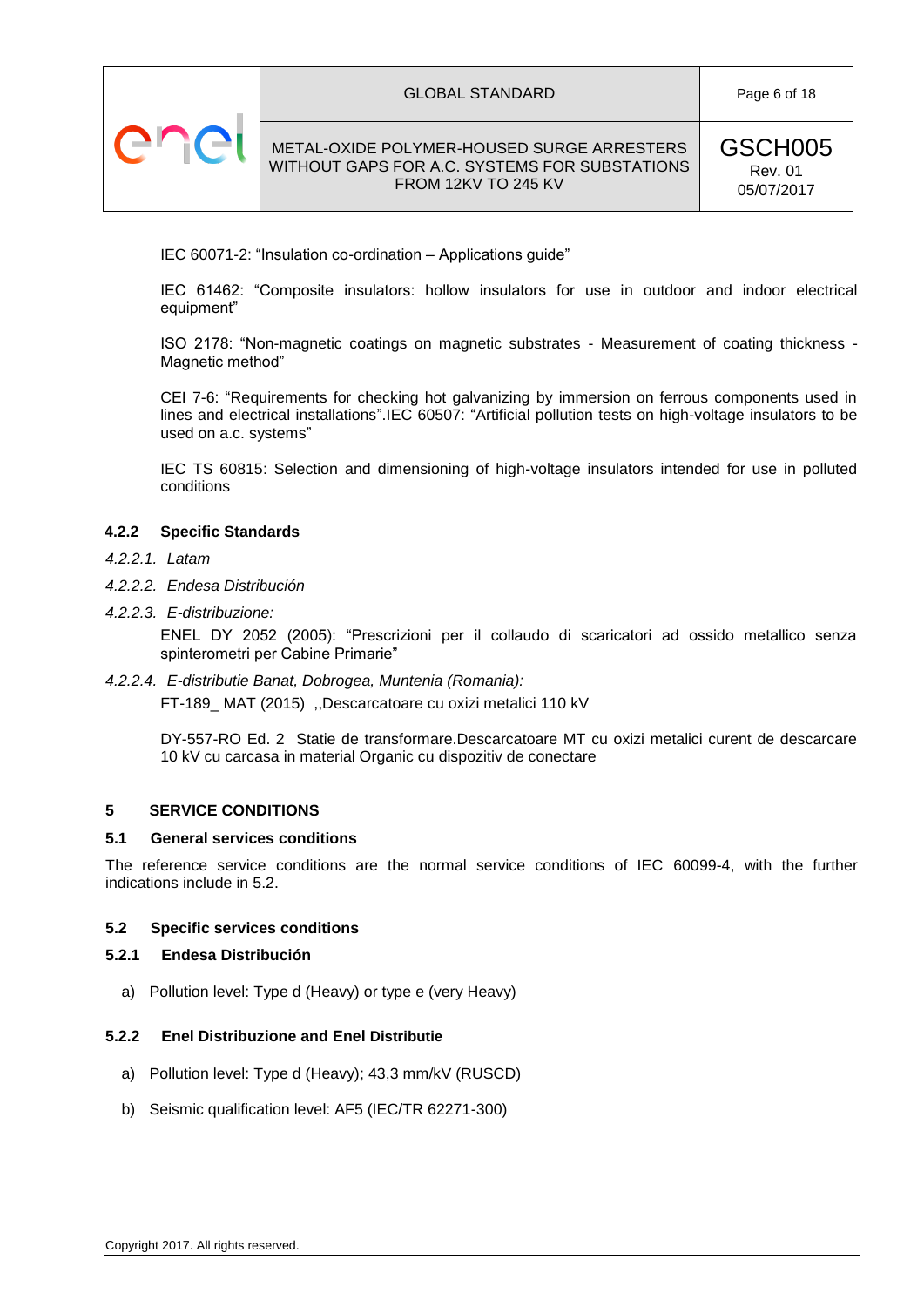

#### GLOBAL STANDARD Page 7 of 18

# METAL-OXIDE POLYMER-HOUSED SURGE ARRESTERS WITHOUT GAPS FOR A.C. SYSTEMS FOR SUBSTATIONS FROM 12KV TO 245 KV

GSCH005 Rev. 01 05/07/2017

# <span id="page-6-0"></span>**5.2.3 Latam**

a) Pollution level: IEC TS 60815

|                                    | <b>AMPLA</b>         | <b>CODENSA</b> | <b>COELCE</b>        | <b>CHILECTRA</b> | <b>EDELNOR</b>       | <b>EDESUR</b> |
|------------------------------------|----------------------|----------------|----------------------|------------------|----------------------|---------------|
| SPS Class (IEC/TS<br>60815 series) | Very<br>(e)<br>Heavv | (c) Medium     | Verv<br>(e)<br>heavy | (c) Medium       | Verv<br>(e)<br>Heavy | (c) Medium    |
| RUSCD (mm/kV)                      | 53,7                 | 34,7           | 53,7                 | 34,7             | 53,7                 | 34.7          |

# b) Altitude:

The reference altitude in Colombia is 2.850 ms

- c) Seismic qualification level:
	- a. Chilectra ETGI-1020
	- b. Codensa AF3 (IEC/TR 62271-300)
	- c. Edelnor AF5 (IEC/TR 62271-300)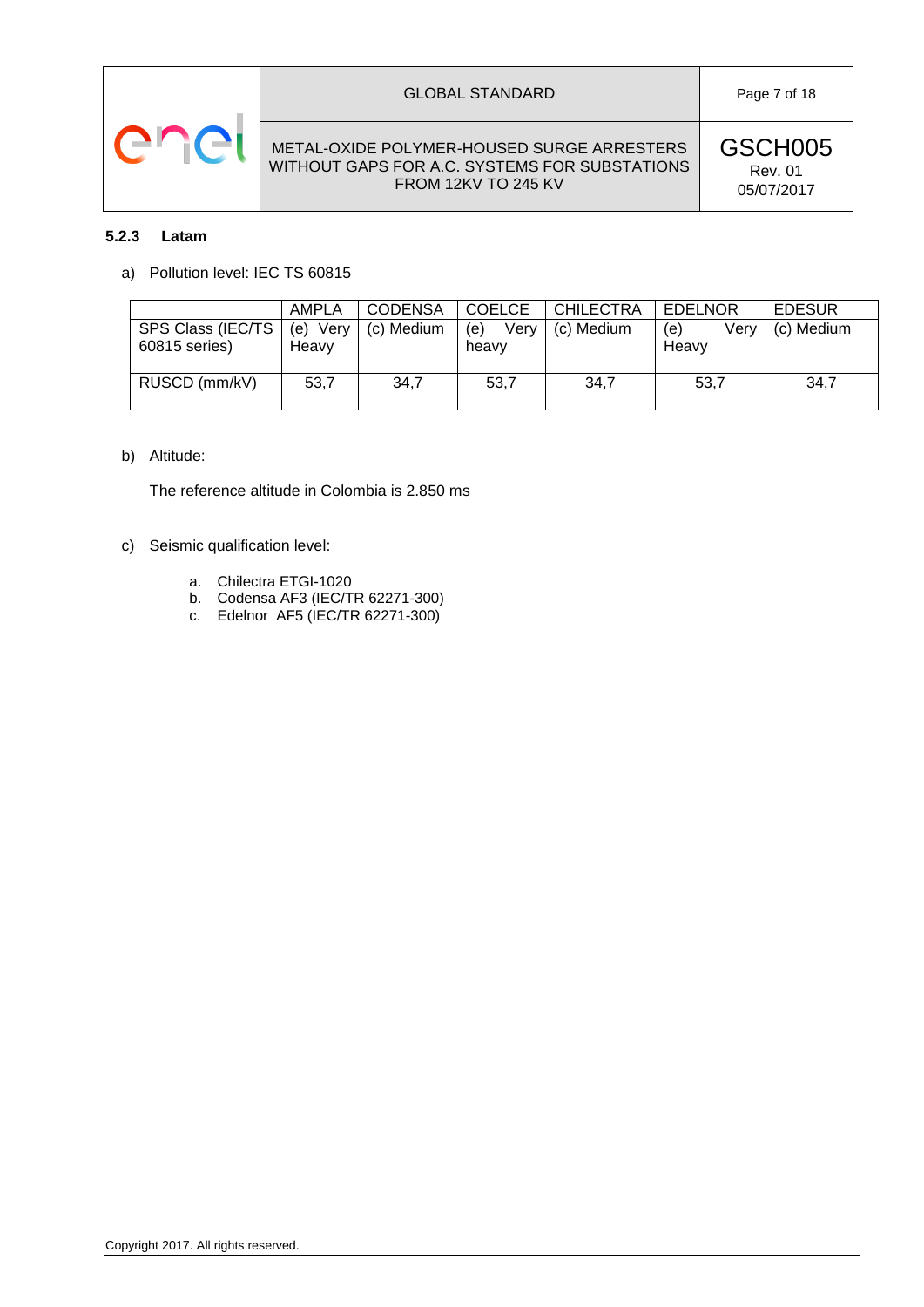

# GLOBAL STANDARD Page 8 of 18

#### METAL-OXIDE POLYMER-HOUSED SURGE ARRESTERS WITHOUT GAPS FOR A.C. SYSTEMS FOR SUBSTATIONS FROM 12KV TO 245 KV

GSCH005 Rev. 01 05/07/2017

# <span id="page-7-0"></span>**6 TECHNICAL CHARACTERISTIC**

|                 | Main voltage                        | Designation     | Insulation level           | rated frequency (Hz) | rated voltaje (Ur) (kV) | continuous operating voltage (Uc) (kV) | nominal discharge current (In) (kA) | rated short-circuit current                        | Residual voltage for steep current<br>impulse (kV) | Residual voltage for lifhtning current<br>impulse (kV) | Residual voltage for switching current<br>impulse (kV) | High current impulse (kA) | Rated static mechanical terminal load<br>(daN) |
|-----------------|-------------------------------------|-----------------|----------------------------|----------------------|-------------------------|----------------------------------------|-------------------------------------|----------------------------------------------------|----------------------------------------------------|--------------------------------------------------------|--------------------------------------------------------|---------------------------|------------------------------------------------|
|                 | 220 kV                              | SM              | 245/395-<br>460/950-1050   | 50                   | 192                     | 154                                    | 10                                  | 40 kA 0,2s<br>Clase A                              | 710                                                | 633                                                    | 499                                                    | 100                       | 125                                            |
|                 | 110 kV                              | SM              | 123/230-<br>275/550-650    | 50                   | 96                      | 77                                     | 10                                  | 31,5 kA<br>0,2s Clase<br>Α                         | 355                                                | 317                                                    | 249                                                    | 100                       | 100                                            |
|                 | 132 kV                              | SM              | 145/230-<br>275/550-650    | 50                   | 120                     | 92                                     | 10                                  | 31,5 kA<br>0,2s Clase<br>Α                         | 444                                                | 396                                                    | 312                                                    | 100                       | 100                                            |
|                 | 50 kV                               | SM              | 52/140/325                 | 50                   | 53                      | 42                                     | 10                                  | 31,5 kA<br>0,2s Clase<br>Α                         | 196                                                | 175                                                    | 138                                                    | 100                       | 50                                             |
|                 | 66 kV                               | <b>SM</b>       | 72,5/140/325               | 50                   | 60                      | 48                                     | 10                                  | 31,5 kA<br>0,2s Clase<br>А                         | 222                                                | 198                                                    | 156                                                    | 100                       | 50                                             |
| EDE             | 45 kV                               | <b>SL</b>       | 52/95/250                  | 50                   | 42                      | 34                                     | 10                                  | 25 kA 0,2s<br>Clase A                              | 155                                                | 138                                                    | 109                                                    | 100                       | 50                                             |
|                 | Neutro<br>Trafo<br>220/MT           | SM              | 245/275/650                | 50                   | 146                     | 117                                    | 10                                  | 40 kA 0,2s<br>Clase A                              | 540                                                | 483                                                    | 380                                                    | 100                       | 125                                            |
|                 | Neutro<br>Trafo<br>110/MT           | SM              | 123/275/650                | 50                   | 75                      | 60                                     | 10                                  | 31,5 kA<br>0,2s Clase<br>A                         | 278                                                | 254                                                    | 195                                                    | 100                       | 100                                            |
|                 | Neutro<br>Trafo<br>132/MT           | SM              | 245/275/650                | 50                   | 84                      | 67                                     | 10                                  | 31,5 kA<br>0,2s Clase<br>Α                         | 310                                                | 276                                                    | 218                                                    | 100                       | 100                                            |
|                 | Neutro<br>Trafo<br>55/MT            | SM              | 72,5/140/325               | 50                   | 38                      | 30                                     | 10                                  | 31,5 kA<br>0,2s Clase<br>А                         | 139                                                | 127                                                    | 98                                                     | 100                       | 50                                             |
|                 | Neutro<br>Trafo<br>66/MT            | SM              | 72,5/140/325               | 50                   | 42                      | 34                                     | 10                                  | 31,5 kA<br>0,2s Clase<br>$\boldsymbol{\mathsf{A}}$ | 155                                                | 142                                                    | 109                                                    | 100                       | 50                                             |
| E-Dist.         | 132 kV                              | <b>SL</b>       | 132/450/750                | 50                   | 132                     | 94                                     | 10                                  | 31,5 kA                                            | 386                                                | 336                                                    | 270                                                    | 100                       | 200                                            |
|                 | 150 kV                              | <b>SL</b>       | 150/450/750                | 50                   | 158                     | 110                                    | 10                                  | 31,5 kA                                            | 455                                                | 396                                                    | 318                                                    | 100                       | 200                                            |
| <b>ENEL Rom</b> | 110 kV<br>Neutro<br>trafo<br>110/MT | <b>SL</b><br>SL | 123/230/550<br>123/185/450 | 50<br>50             | 96<br>57                | 72<br>45,5                             | 10<br>10                            | 40 kA<br>40 kA                                     | 310<br>222                                         | 280<br>200                                             | 220<br>190                                             | 100<br>100                | 200<br>200                                     |
|                 | 220 kV                              | <b>SM</b>       | 245/460/950                | 60                   | 192                     | 152                                    | 10                                  | 40 kA                                              | 489                                                | 452                                                    | 381                                                    | 100                       | 200                                            |
|                 | 115 kV                              | <b>SL</b>       | 123/230/550                | 60                   | 96                      | 76                                     | 10                                  | 40 kA                                              | 266                                                | 226                                                    | 185                                                    | 100                       | 200                                            |
|                 | 34,5 kV                             | <b>SL</b>       | 36/70/145                  | 60                   | 30                      | 24                                     | 10                                  | 25 kA                                              | 81,2                                               | 100                                                    | 78                                                     | 100                       | 50                                             |
| <b>CODENSA</b>  | $13,2-$<br>11,4 kV                  | <b>SL</b>       | 17,5/38-28/95-<br>95       | 60                   | 12                      | 8,7                                    | 10                                  | 25 kA                                              | 35,1                                               | 40                                                     | 32,8                                                   | 100                       | 50                                             |
|                 | 220 kV                              | SM              | 245/395/1050               | 50                   | 198                     | 154                                    | 10                                  | 40 kA                                              | 554                                                | 502                                                    | 455                                                    | 100                       | 125                                            |
| CHILECTRA       | 110 kV                              | SL              | 123/230/550                | 50                   | 96                      | 76                                     | 10                                  | 40 kA                                              | 284                                                | 250                                                    | 220                                                    | 100                       | 100                                            |
|                 | 23,5 kV                             | <b>SL</b>       | 24/50/150                  | 50                   | 21                      | 17                                     | 10                                  | 25 kA                                              | 73,2                                               | 55                                                     | 45                                                     | 100                       | 50                                             |

Copyright 2017. All rights reserved.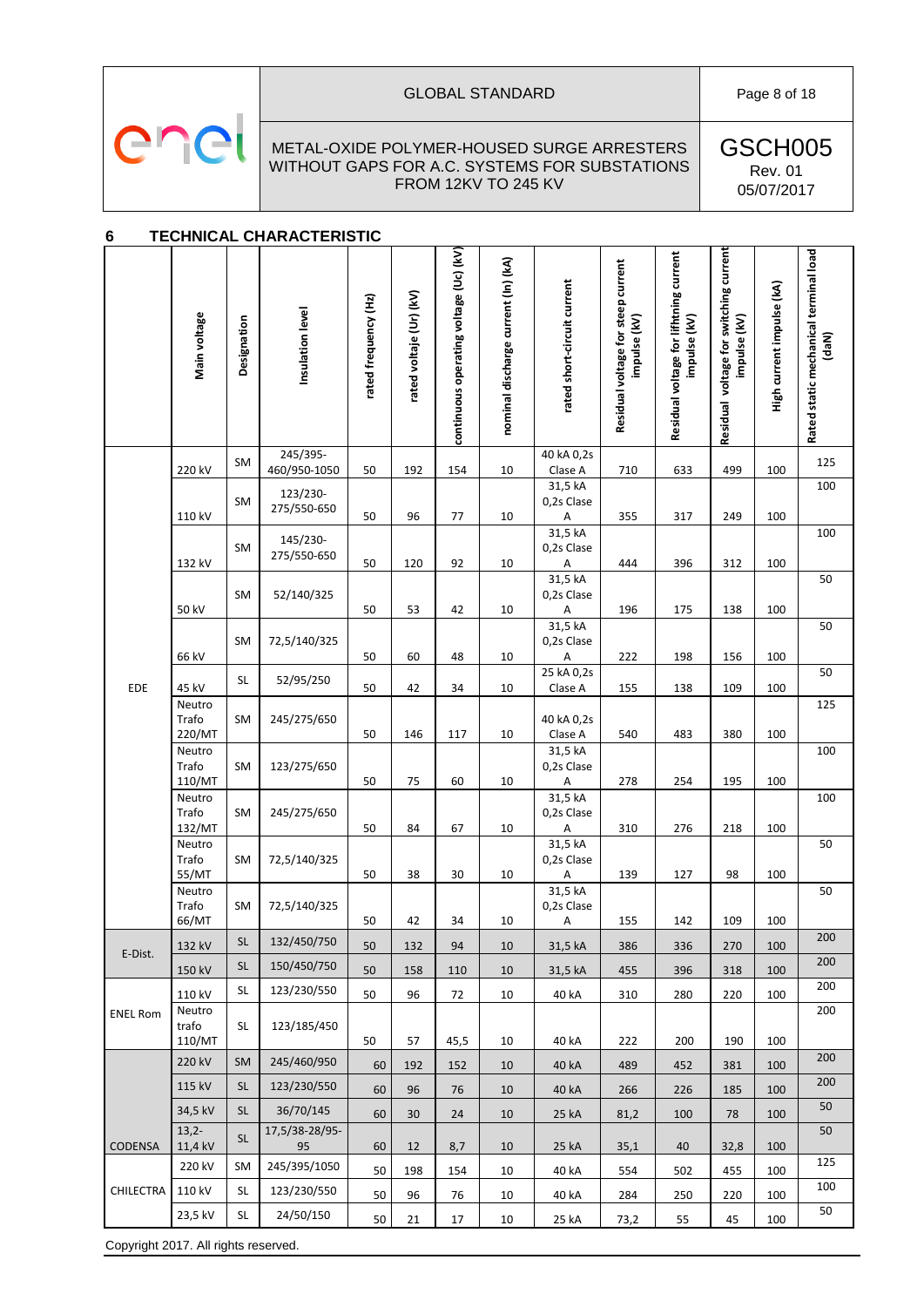

#### GLOBAL STANDARD **Page 9 of 18**

# METAL-OXIDE POLYMER-HOUSED SURGE ARRESTERS WITHOUT GAPS FOR A.C. SYSTEMS FOR SUBSTATIONS FROM 12KV TO 245 KV

GSCH005 Rev. 01 05/07/2017

|                                | Main voltage                                                                                                                                                                                                                                                                                                                                                                                                                                                                                                                                                                                                                                | Designation | Insulation level | rated frequency (Hz) | rated voltaje (Ur) (kV) | continuous operating voltage (Uc) (kV) | nominal discharge current (In) (kA) | rated short-circuit current | Residual voltage for steep current<br>impulse (kV) | Residual voltage for lifhtning current<br>impulse (kV) | Residual voltage for switching current<br>impulse (kV) | High current impulse (kA) | Rated static mechanical terminal load<br>(daN) |
|--------------------------------|---------------------------------------------------------------------------------------------------------------------------------------------------------------------------------------------------------------------------------------------------------------------------------------------------------------------------------------------------------------------------------------------------------------------------------------------------------------------------------------------------------------------------------------------------------------------------------------------------------------------------------------------|-------------|------------------|----------------------|-------------------------|----------------------------------------|-------------------------------------|-----------------------------|----------------------------------------------------|--------------------------------------------------------|--------------------------------------------------------|---------------------------|------------------------------------------------|
|                                | 12,5 kV                                                                                                                                                                                                                                                                                                                                                                                                                                                                                                                                                                                                                                     | <b>SL</b>   | 17,5/38/110      | 50                   | 12                      | 8,7                                    | 10                                  | 25 kA                       | 46,6                                               | 40                                                     | 32,8                                                   | 100                       | 50                                             |
| <b>EDELNOR</b>                 | 220 kV                                                                                                                                                                                                                                                                                                                                                                                                                                                                                                                                                                                                                                      | <b>SM</b>   | 245/460/1050     | 60                   | 198                     | 154                                    | 10                                  | 40 kA                       | 554                                                | 502                                                    | 455                                                    | 100                       | 125                                            |
|                                | 60 kV                                                                                                                                                                                                                                                                                                                                                                                                                                                                                                                                                                                                                                       | SL          | 72,5/140/325     | 60                   | 60                      | 48                                     | 10                                  | <b>40 KA</b>                | 170                                                | 160                                                    | 126                                                    | 100                       | 100                                            |
| <b>EDESUR</b>                  | 220 kV                                                                                                                                                                                                                                                                                                                                                                                                                                                                                                                                                                                                                                      | SH          | 245/395/950      | 50                   | 198                     | 154                                    | 20                                  | 40 kA                       | $\blacksquare$                                     | 502                                                    | 455                                                    | 100                       | 125                                            |
|                                | 132 kV                                                                                                                                                                                                                                                                                                                                                                                                                                                                                                                                                                                                                                      | SM          | 245/230/550      | 50                   | 120                     | 92                                     | 10                                  | 40 kA                       | $\blacksquare$                                     | 310                                                    | 270                                                    | 100                       | 100                                            |
|                                | 138 kV                                                                                                                                                                                                                                                                                                                                                                                                                                                                                                                                                                                                                                      | <b>SM</b>   | 145/275/650      | 60                   | 120                     | 92                                     | 10                                  | 40 kA                       |                                                    | 310                                                    | 270                                                    | 100                       | 100                                            |
|                                | 69 kV                                                                                                                                                                                                                                                                                                                                                                                                                                                                                                                                                                                                                                       | SL          | 72,5/140/325     | 60                   | 60                      | 48                                     | 10                                  | 31,5 kA                     |                                                    | 200                                                    | 150                                                    | 100                       | 50                                             |
|                                | 34,5 kV                                                                                                                                                                                                                                                                                                                                                                                                                                                                                                                                                                                                                                     | <b>SL</b>   | 36/70/170        | 60                   | 30                      | 24                                     | 10                                  | 25 kA                       | $\blacksquare$                                     | 100                                                    | 78                                                     | 100                       | 50                                             |
| <b>AMPLA</b>                   | 13,8 kV-<br>11,95 kV                                                                                                                                                                                                                                                                                                                                                                                                                                                                                                                                                                                                                        | SL          | 17,5/38/95       | 60                   | 12                      | 10                                     | 10                                  | 25 kA                       |                                                    | 40                                                     | 32,8                                                   | 100                       | 50                                             |
|                                | 69 kV                                                                                                                                                                                                                                                                                                                                                                                                                                                                                                                                                                                                                                       | SL          | 72,5/140/350     | 60                   | 60                      | 48                                     | 10                                  | 25 kA                       | $\blacksquare$                                     | 200                                                    | 150                                                    | 100                       | 50                                             |
| COELCE                         | 13,8 kV                                                                                                                                                                                                                                                                                                                                                                                                                                                                                                                                                                                                                                     | SL          | 17,5/38/110      | 60                   | 12                      | 10                                     | 10                                  | 25 kA                       |                                                    | 40                                                     | 32,8                                                   | 100                       | 50                                             |
| $\overline{\mathbf{7}}$<br>7.1 | <b>CONSTRUCTION CHARACTERISTICS</b><br><b>General characteristics</b><br>The surge arresters shall be manufactured in accordance with IEC 60099-4. The dimensional drawings<br>for E-distribuzione e E-distributie, are in annex A.<br>The support, quoted separately, shall be always supplied when a seismic qualification level is required<br>(see 5.2.), otherwise it's an optional supply.<br>If interface plates and other accessories are necessary to adapt the support to the civil works, they<br>shall be included in the supply of the support and shall be preliminary approved by Enel Group<br>Distribution companies.      |             |                  |                      |                         |                                        |                                     |                             |                                                    |                                                        |                                                        |                           |                                                |
|                                | The HV surge arrester must be mounted on an insulating base, in order to isolate from earth, fo<br>connecting to surge counters and for measuring the surge arresters of the leakage current.<br>Only for Brazil the surge counters is an optional supply for HV arresters, but all arresters shall be<br>mounted on an insulating base or bracket, in order to isolate from earth.<br>If it's necessary an grading ring to modify electrostatically the voltage distribution along the arrester, i<br>shall be included in the supply.<br>The normal use, control and maintenance operations shall be performed with total workers safety. |             |                  |                      |                         |                                        |                                     |                             |                                                    |                                                        |                                                        |                           |                                                |
|                                | Copyright 2017. All rights reserved.                                                                                                                                                                                                                                                                                                                                                                                                                                                                                                                                                                                                        |             |                  |                      |                         |                                        |                                     |                             |                                                    |                                                        |                                                        |                           |                                                |

# <span id="page-8-0"></span>**7 CONSTRUCTION CHARACTERISTICS**

#### <span id="page-8-1"></span>**7.1 General characteristics**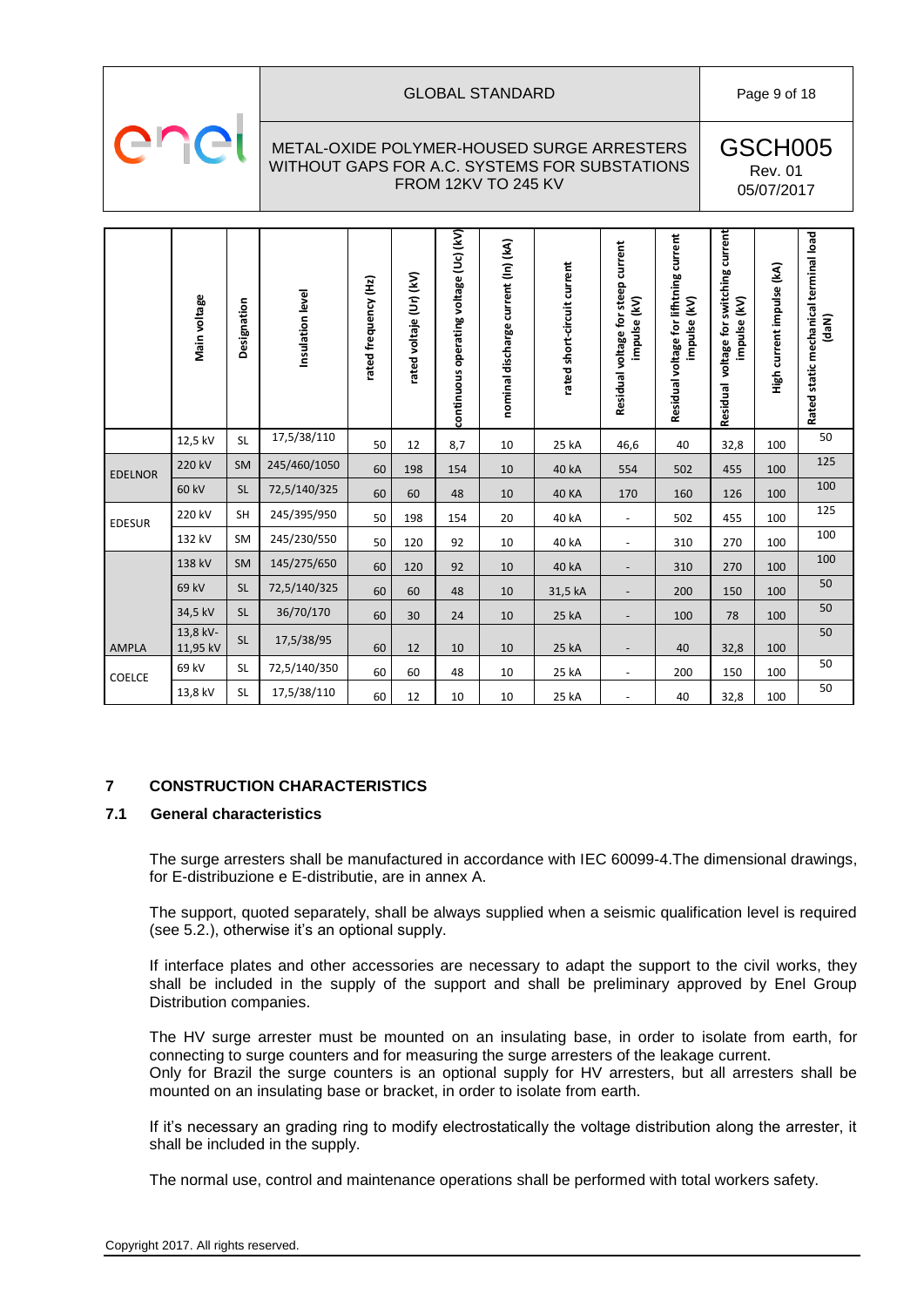





GSCH005 Rev. 01 05/07/2017

#### <span id="page-9-0"></span>**7.2 Specific characteristics**

#### <span id="page-9-1"></span>**7.2.1 Endesa Distribución**

The surge arrester shall be performed in one unit until 145 kV, and shall be performed in two units for higher voltages. Always, it makes in a unique column.

#### <span id="page-9-2"></span>**7.2.2 E-distribuzione and E-distributie**

The surge arrester could be performed in one or more units connected in series. Always it makes in a unique column.

#### <span id="page-9-3"></span>**7.2.3 Latam**

The surge arrester could be performed in one or more units connected in series. Always in a unique column.

#### <span id="page-9-4"></span>**7.3 Insulators**

The insulators could be requested by Enel Group Distribution companies in composite materials.

They shall be in light grey color and compliant with IEC 61462. The envelope shall be made of silicone rubber, HTV type (High Temperature Vulcanized) or LSR type (Liquid Silicone Rubber) and completely free of EPDM or other organic rubbers.

The creepage distance must comply with IEC60815-2 and IEC 60815-3 part. 9.7 with no deviations

#### <span id="page-9-5"></span>**7.4 HV terminals**

#### <span id="page-9-6"></span>**7.4.1 Endesa Distribución and Latam**

The HV terminal shall be realized with corrosion resistant copper or aluminum alloy, in order to be interfaced with aluminum alloy clamps.

The HV terminals shall be compliant with fig. 3 (2x2 hole pattern) of IEC/TR 62271-301.

| $\sim$ m | `~ | $\sim$ |
|----------|----|--------|
|          |    |        |

#### <span id="page-9-7"></span>**7.4.2 E-distribuizone and E-distributie**

The HV terminal shall be realized with corrosion resistant copper or aluminum alloy, in order to be interfaced with aluminum alloy clamps.

The HV terminals shall have  $\varnothing$  40 ±0,25 X 80 min (mm) (fig. 1 of IEC/TR 62271-301) dimensions.

#### <span id="page-9-8"></span>**7.5 Grounding**

The manufacturer shall ensure the equi-potentiality between all parts forming the equipment.

At the base of each support upright two grounding points shall be provided, equipped with M12 stainless steel bolts (included in the supply).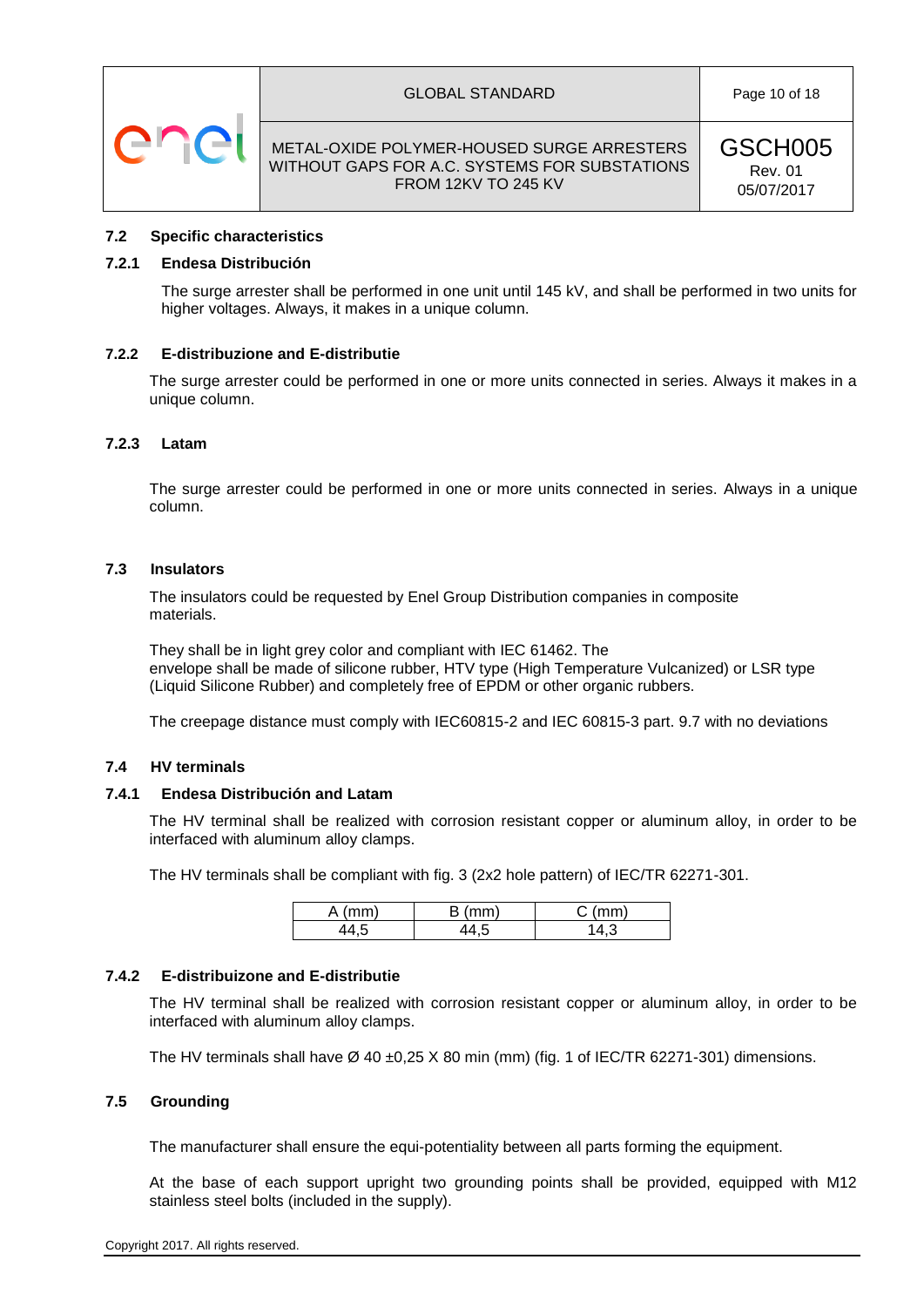



GSCH005 Rev. 01 05/07/2017

If interface plates are necessary to adapt the support to the civil works, they shall be designed taking into account the position of the external grounding connections.

#### <span id="page-10-0"></span>**7.6 Protective treatments**

All external surfaces shall have an effective and enduring anti-corrosion protection.

All iron parts (e.g. support, Control Box, bolts etc.) shall be in non-corrosive material or hot dip galvanized in compliance with ISO 1461. All processing shall be completed before the protective treatments.

Protective treatments alternative to the hot dip galvanization could be accepted if the manufacturer prove its fitness.

The metallic elements in contact between them shall be designed in order to avoid corrosion due to humidity galvanic effect.

#### <span id="page-10-1"></span>**7.6.1 Latam specific requirements.**

In Brazil (Ampla y Coelce) and Perú (Edelnor) there is atmospheric corrosive environments "Very High" (C5- ISO 9223 and ISO 12944). Thus, control boxes or cabinets, bolts, etc.. shall be made of stainless steel.

#### <span id="page-10-2"></span>**7.7 Dimensional characteristics**

Specific dimensional requirements are shown in Annex A.

#### <span id="page-10-3"></span>**7.8 Support**

The support is an optional supply.

#### <span id="page-10-4"></span>**7.9 Nameplates**

The nameplates shall be in stainless steel. Alternative materials can be considered if the manufacturer proves the marking endurance respect to the ageing (this solution shall be approved by Enel Distribution companies).

In accordance with IEC 60099-4, nameplates shall include:

- a) The manufacturer's name o trade mark, type and identification of the complete arrester;
- b) Serial number;
- c) The year of manufacture;
- d) Type code of Enel;
- e) Rated voltage;
- f) Continuous operating voltage;
- g) Rated frequency;
- h) Nominal discharge current;
- i) Rated short-circuit withstand current in kiloamperes (kA)
- j) Designation
- k) Contamination withstand level of the enclosure.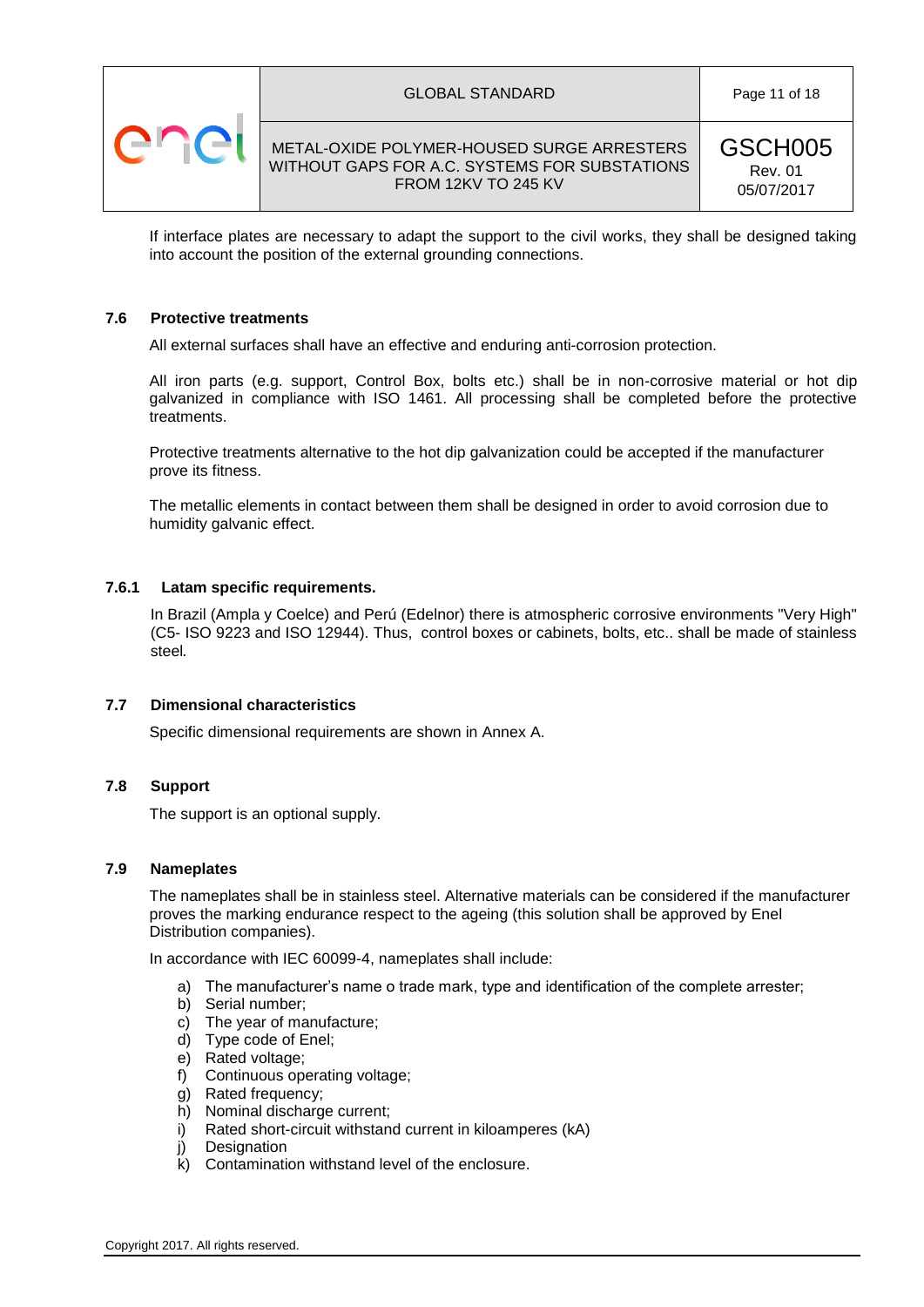

#### GLOBAL STANDARD **Page 12 of 18**

#### METAL-OXIDE POLYMER-HOUSED SURGE ARRESTERS WITHOUT GAPS FOR A.C. SYSTEMS FOR SUBSTATIONS FROM 12KV TO 245 KV

GSCH005 Rev. 01 05/07/2017

### <span id="page-11-0"></span>**8 TESTING**

# <span id="page-11-1"></span>**8.1 General information**

The tests will be performed according to Standards 60099-4.

The tests to be performed on surge arrester are divided in:

- Type tests;
- Routine tests and acceptance tets;
- Test requirements on polymer-housed surge arrester

#### <span id="page-11-2"></span>**8.2 Type tests**

- <span id="page-11-3"></span>**8.2.1 Insulation withstand tests on arrester housing.** (IEC 60099-4, par. 10.8.2)
- <span id="page-11-4"></span>**8.2.2 Residual voltage tests**

(IEC 60099-4, par. 10.8.3)

- <span id="page-11-5"></span>**8.2.3 Test to verify long term stability under continuous operating voltage** (IEC 60099-4, par. 10.8.4)
- <span id="page-11-6"></span>**8.2.4 Test to verify the repetitive charge transfer rating, Qrs** (IEC 60099-4, par. 10.8.5)
- <span id="page-11-7"></span>**8.2.5 Heat dissipation behavior of test sample** (IEC 60099-4, par. 10.8.6)
- <span id="page-11-9"></span><span id="page-11-8"></span>**8.2.6 Operating Duty tests** (IEC 60099-4, par 10.8.7)
- **8.2.7 Power frecuency voltage versus time test** (IEC 60099-4, par. 10.8.8)
- <span id="page-11-10"></span>**8.2.8 Short-circuit tests** (IEC 60099-4, par. 10.8.10)
- <span id="page-11-11"></span>**8.2.9 Test of the bending moment** (IEC 60099-4, par. 10.8.11)
- <span id="page-11-12"></span>**8.2.10 Environmental tests** (IEC 60099-4, par. 10.8.12)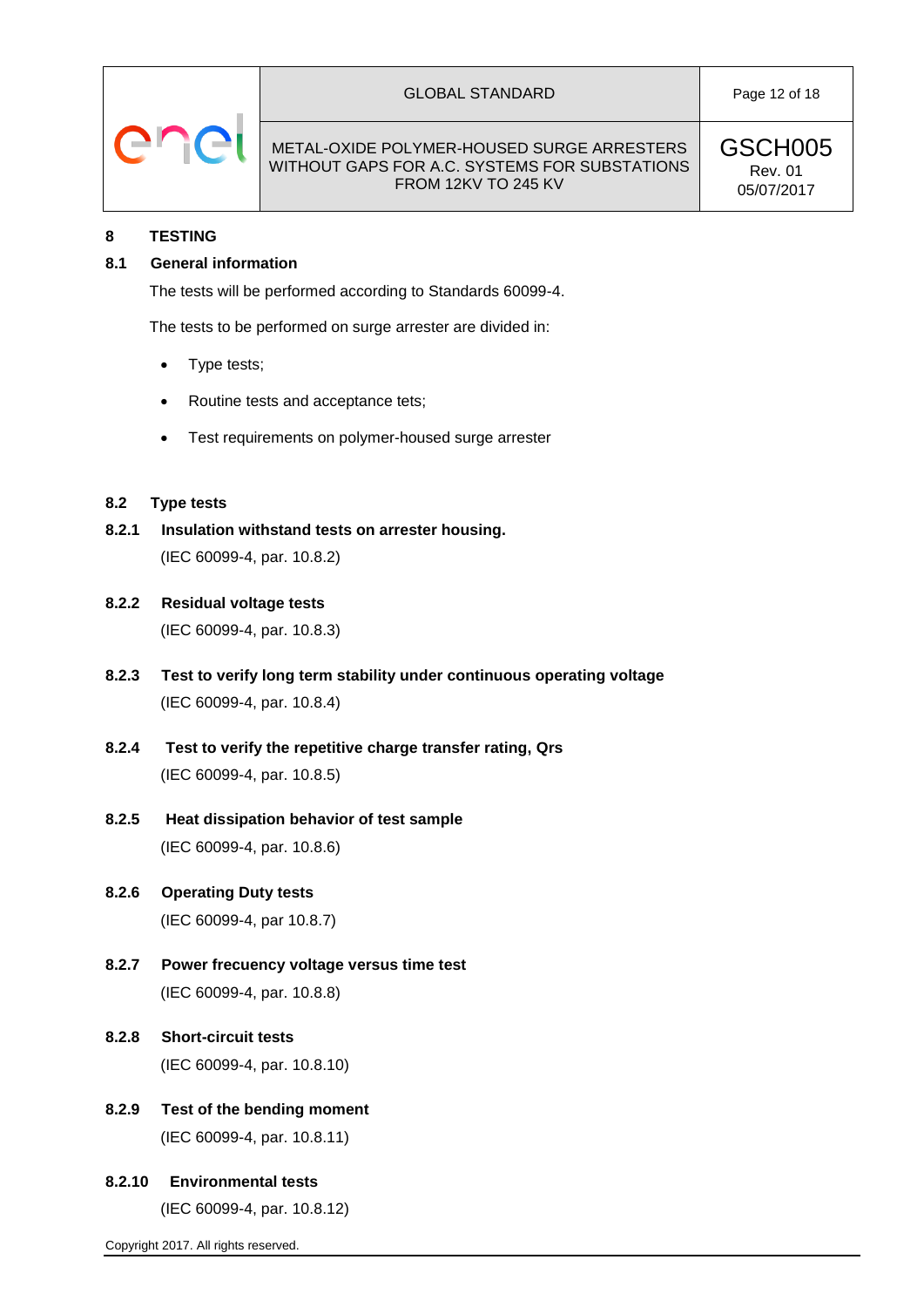

GSCH005 Rev. 01 05/07/2017

- <span id="page-12-0"></span>**8.2.11 Radio interference voltage (RIV) test** (IEC 60099-4, par. 10.8.14)
- <span id="page-12-1"></span>**8.2.12 Test to verify the dielectric withstand of internal components** (IEC 60099-4, par. 10.8.15)
- <span id="page-12-2"></span>**8.2.13 Test of internal grading components** (IEC 60099-4, par. 10.8.16)
- <span id="page-12-3"></span>**8.2.14 Weather ageing test**

(IEC 60099-4, par. 10.8.17)

# <span id="page-12-4"></span>**8.3 Routine tests and acceptance tests**

<span id="page-12-5"></span>**8.3.1 Routine tests**

(IEC 60099-4, par. 9.1)

#### <span id="page-12-6"></span>**8.3.2 Acceptance tests**

(IEC 60099-4, par. 9.2)

# <span id="page-12-7"></span>**9 CONFORMITY ASSESSMENT**

The Technical Conformity Assessment will carry out in accordance with Global Standard GSCG002.

#### <span id="page-12-8"></span>**9.1 Packing, transport, storage and installation/testing**

The surge arrester package shall be suitable to guarantee:

- a) the protection during transport (including by ship, if necessary);
- b) an elevation from the ground at least of 100 mm;
- c) the external storage for at least three months.

On external side of packaging, the following information shall be present

- a) manufacturer name;
- b) manufacturing year/month;
- c) manufacturer designation type;
- d) manufacturer serial number;
- e) Enel component codification (i.e.: GSCH005/1 0505X);
- f) contract number;
- g) destination substation;
- h) total weight;
- i) lifting information (showing the points and the correct method of lifting);
- j) only for E-distribuzione, the bar code, in accordance with PVR006.

With each surge the following items shall be supplied in the local language of destination (items from 4 to 8 on paper):

- a) the support structure (only if requested) with its anchor bolts to the civil works (stainless or hot dip galvanized steel, chemical or expansion type);
- b) bolts to assembly the DS/ES poles to support structure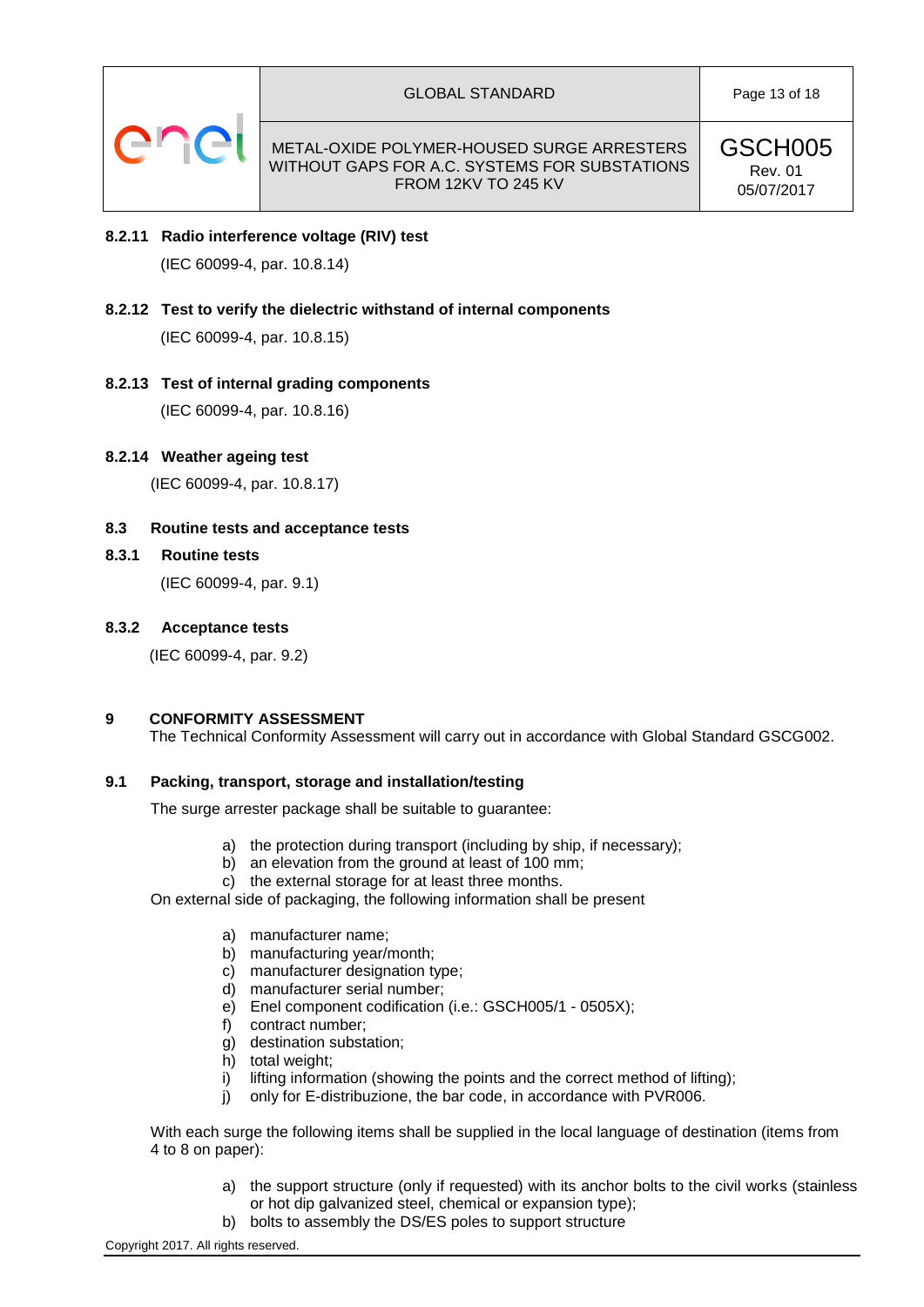

#### GLOBAL STANDARD **Page 14 of 18**

# METAL-OXIDE POLYMER-HOUSED SURGE ARRESTERS WITHOUT GAPS FOR A.C. SYSTEMS FOR SUBSTATIONS FROM 12KV TO 245 KV

GSCH005 Rev. 01 05/07/2017

- c) list of documentation, materials and accessories supplied;
- d) overall dimensions drawing;
- e) electric diagram;
- f) surge arrester installation, use and maintenance handbook/manual;
- g) routine and commissioning tests:
	- a. routine (factory) test reports;
	- b. reference values table (with tolerances);
- h) one USB device containing the whole type A documentation (pdf file format).

# <span id="page-13-0"></span>**9.1.1 Specific requirement for Endesa**

The manufacturer must present the declaration of conformity in compliance with ITC-RAT 03 of the "Reglamento sobre condiciones técnicas y garantías de seguridad en instalaciones eléctricas de alta tensión, Real Decreto 337/2014."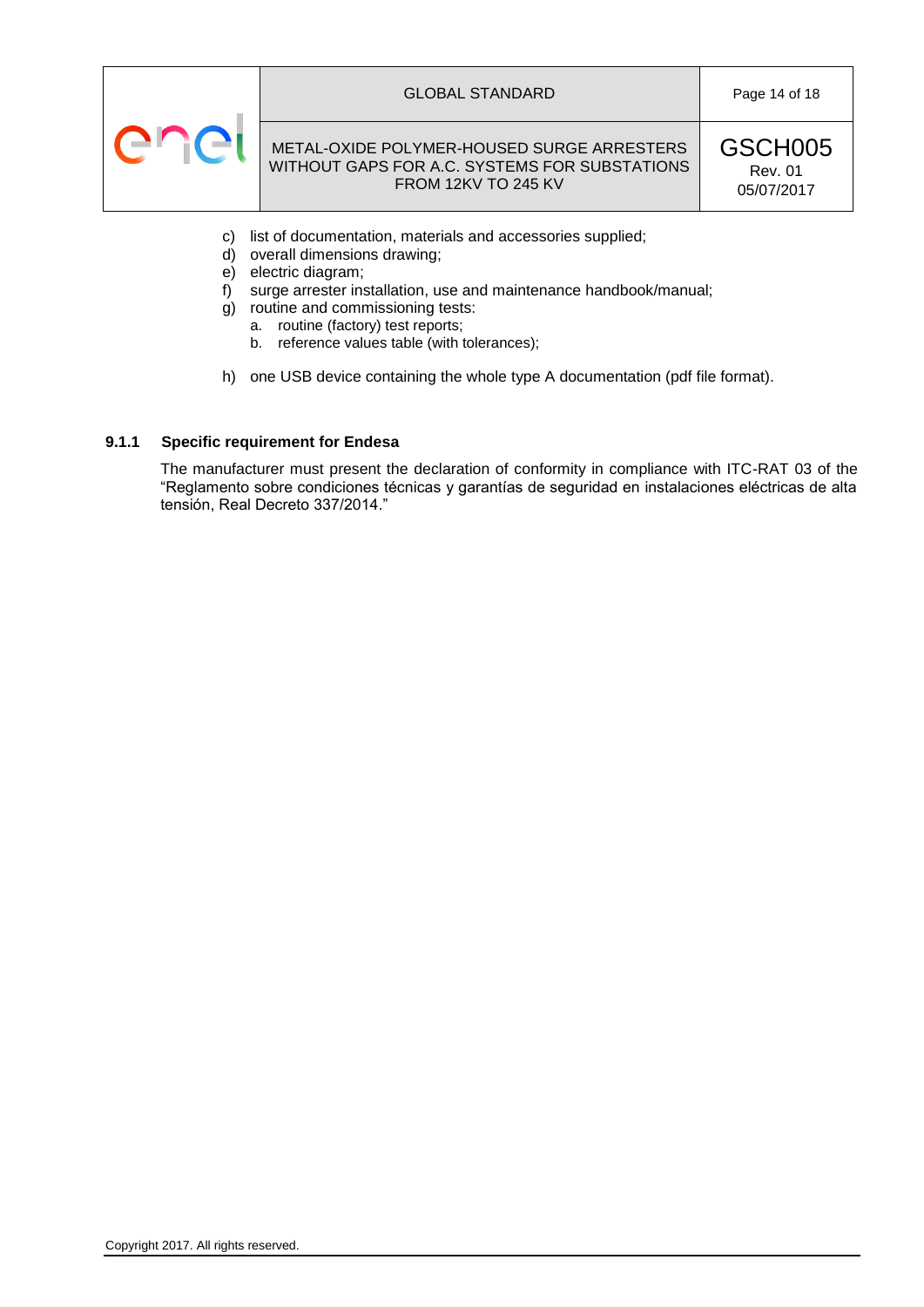<span id="page-14-0"></span>

#### GLOBAL STANDARD **Page 15 of 18**

METAL-OXIDE POLYMER-HOUSED SURGE ARRESTERS WITHOUT GAPS FOR A.C. SYSTEMS FOR SUBSTATIONS FROM 12KV TO 245 KV

GSCH005 Rev. 01 05/07/2017

# **ANNEX A – DIMENSIONAL DRAWINGS**

**A.1 – E-distribuzione – E-distributie**

<span id="page-14-1"></span>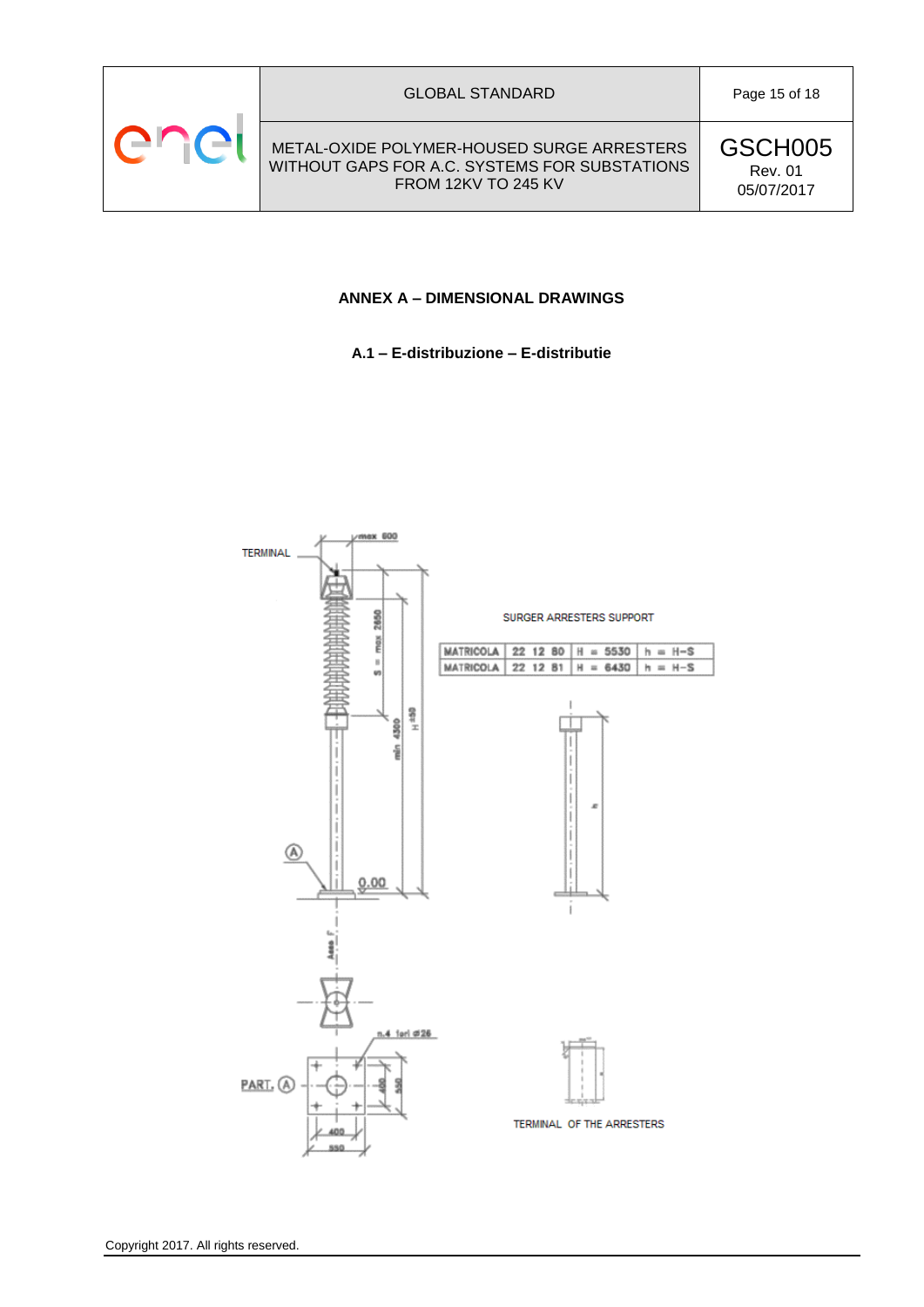

# **ANNEX B – TENDER'S TECHNICAL DOCUMENTATION**

<span id="page-15-0"></span>

| <b>GLOBAL STANDARD: GSH05X - HV Surge</b><br>Arresters | <b>TENDER:</b>                              |                                                                                                  |
|--------------------------------------------------------|---------------------------------------------|--------------------------------------------------------------------------------------------------|
| <b>SUPPLIER:</b>                                       | <b>FACTORY:</b>                             |                                                                                                  |
| <b>ENEL GROUP TYPE CODE: GSH05X/</b>                   | <b>SUPPLIER MODEL:</b>                      |                                                                                                  |
| <b>TECHNICAL CHARACHTERISTIC</b>                       | <b>STANDARD</b><br><b>REQUIREMENT</b>       | <b>SUPPLIER OFFER</b>                                                                            |
| Service conditions                                     | normal service conditions<br>of IEC 60099-4 |                                                                                                  |
| Reference altitude (m)                                 | < 1.000<br>(2.850 for Colombia)             |                                                                                                  |
| SPS Class (IEC/TS 60815 series)                        | d) or e)                                    |                                                                                                  |
|                                                        | 10                                          |                                                                                                  |
| Ice coating (mm)                                       | (22 for Romania)                            |                                                                                                  |
| Seismic qualification level                            | See 5.2                                     |                                                                                                  |
| Rated voltage                                          | See table in 6                              |                                                                                                  |
| Rated frequency fr (Hz)                                | 50 or 60                                    |                                                                                                  |
| Continuous operating voltage (kV)                      | See table in 6                              |                                                                                                  |
| Nominal discharge current (kA)                         | See table in 6                              |                                                                                                  |
| Rated short-cicuit current (kA)                        | See table in 6                              |                                                                                                  |
| Residual voltage for steep current impulse (kV)        | See table in 6                              |                                                                                                  |
| Residual voltage for lifhtning current impulse (kV)    | See table in 6                              |                                                                                                  |
| Line discharge class                                   | See table in 6                              |                                                                                                  |
| Residual voltage for switching current impulse (kV)    | See table in 6                              |                                                                                                  |
| High current impulse (kA)                              | See table in 6                              |                                                                                                  |
| Long-duration current impulse (2400 us)                | See table in 6                              |                                                                                                  |
| Rated static mechanical terminal load (daN)            | See table in 6                              |                                                                                                  |
| <b>Dimensions</b>                                      | See Annex A                                 | To enclose an overall<br>equipment drawing for<br>each Enel Group<br><b>Distribution Company</b> |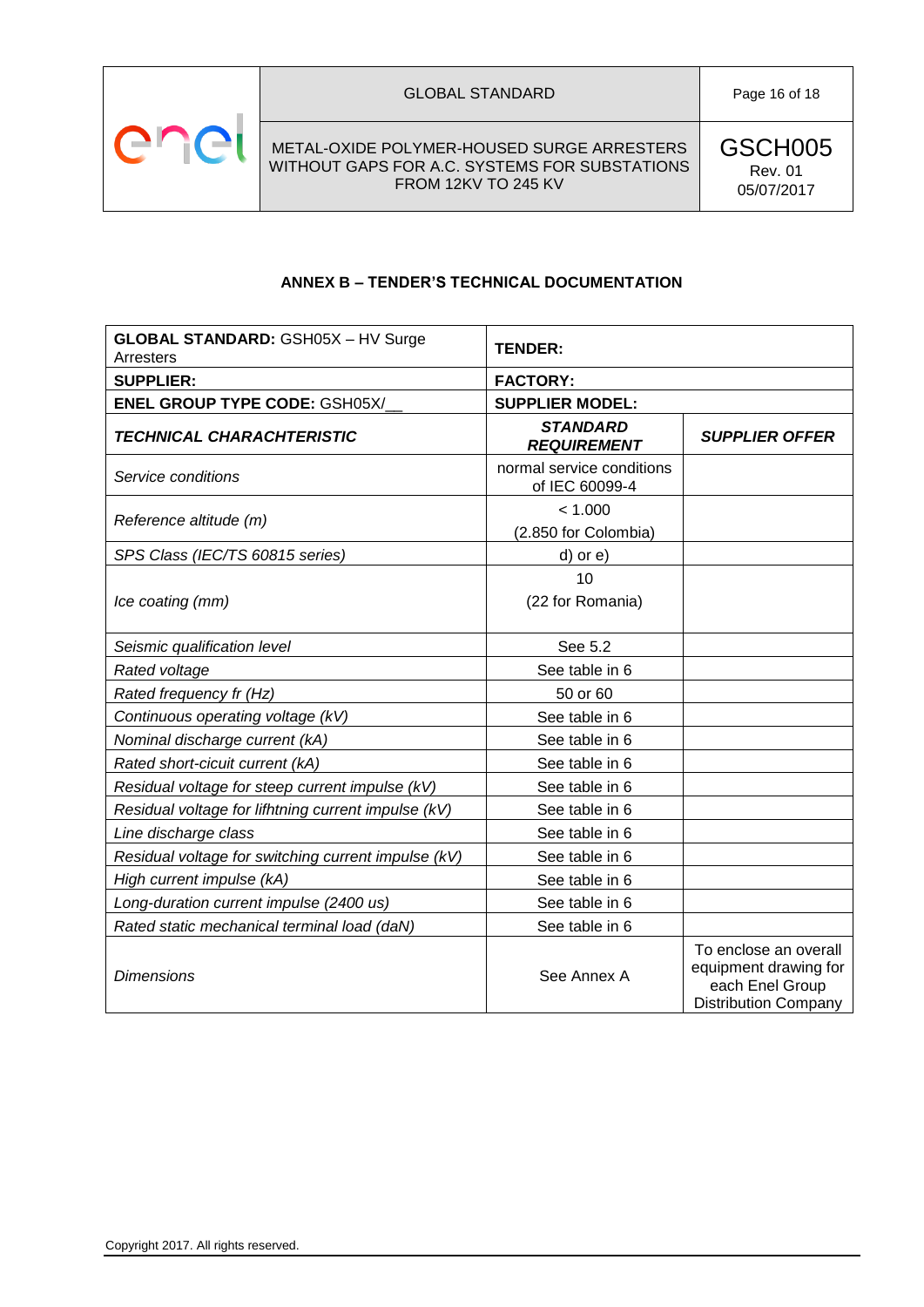# enel

METAL-OXIDE POLYMER-HOUSED SURGE ARRESTERS WITHOUT GAPS FOR A.C. SYSTEMS FOR SUBSTATIONS FROM 12KV TO 245 KV

GSCH005 Rev. 01 05/07/2017

# **ANNEX C – COMPONENT LIST**

<span id="page-16-0"></span>

| <b>Type code</b> | <b>Company</b>                       | <b>Company</b><br>code | <b>TAM</b><br><b>Company</b><br>code | <b>Highest</b><br>system<br>voltage<br>(kV) | <b>Designation</b>       | Rated<br>frequency<br>(Hz) | Rated<br>voltage<br>(Ur);<br>(kV) | <b>Continuous</b><br>operating<br>voltage (Uc);<br>(kV) | <b>Nominal</b><br>discharge<br>current<br>(In); (kA) | <b>Pollution level</b><br>(mm) | <b>Housed</b>            |
|------------------|--------------------------------------|------------------------|--------------------------------------|---------------------------------------------|--------------------------|----------------------------|-----------------------------------|---------------------------------------------------------|------------------------------------------------------|--------------------------------|--------------------------|
| GSCH005/001      | EDE                                  | 6701231                | 170023                               | 245                                         | SM                       | 50                         | 192                               | 154                                                     | 10                                                   | 6125                           | polymer                  |
| GSCH005/002      | EDE                                  | 6701232                | 170024                               | 145                                         | <b>SM</b>                | 50                         | 120                               | 92                                                      | 10                                                   | 3625                           | polymer                  |
| GSCH005/003      | EDE                                  | 6701233                | 170025                               | 123                                         | <b>SM</b>                | 50                         | 96                                | 77                                                      | 10                                                   | 3625                           | polymer                  |
| GSCH005/004      | EDE                                  | 6701234                | 170026                               | 72,5                                        | <b>SM</b>                | 50                         | 60                                | 48                                                      | 10                                                   | 1813                           | polymer                  |
| GSCH005/005      | EDE                                  | 6701235                | 170027                               | 60                                          | <b>SM</b>                | 50                         | 53                                | 42                                                      | 10                                                   | 1813                           | polymer                  |
| GSCH005/006      | EDE                                  | 6701236                | 170028                               | 52                                          | SL                       | 50                         | 42                                | 34                                                      | 10                                                   | 1300                           | polymer                  |
| GSCH005/007      | EDE                                  | 6701749                | 170029                               | 245                                         | <b>SM</b>                | 50                         | 146                               | 117                                                     | 10                                                   | 3625                           | polymer                  |
| GSCH005/008      | EDE                                  | 6701750                | 170120                               | 123                                         | <b>SM</b>                | 50                         | 75                                | 60                                                      | 10                                                   | 3625                           | polymer                  |
| GSCH005/009      | EDE                                  | 6701751                | 170121                               | 145                                         | <b>SM</b>                | 50                         | 84                                | 67                                                      | 10                                                   | 3625                           | polymer                  |
| GSCH005/010      | EDE                                  | 6701752                | 170122                               | 72,5                                        | <b>SM</b>                | 50                         | 42                                | 34                                                      | 10                                                   | 1813                           | polymer                  |
| GSCH005/011      | EDE                                  | 6701753                | 170123                               | 60,5                                        | <b>SM</b>                | 50                         | 38                                | 30                                                      | 10                                                   | 1813                           | polymer                  |
| GSCH005/012      | EDE                                  | 6704914                | 170092                               | 245                                         | <b>SM</b>                | 50                         | 192                               | 154                                                     | 10                                                   | 7595                           | polymer                  |
| GSCH005/013      | EDE                                  | 6705241                | 170093                               | 245                                         | <b>SM</b>                | 50                         | 146                               | 117                                                     | 10                                                   | 4495                           | polymer                  |
| GSCH005/014      | EDE                                  | 6705242                | 170094                               | 145                                         | <b>SM</b>                | 50                         | 120                               | 92                                                      | 10                                                   | 4495                           | polymer                  |
| GSCH005/015      | EDE                                  | 6705243                | 170095                               | 145                                         | <b>SM</b>                | 50                         | 84                                | 67                                                      | 10                                                   | 4495                           | polymer                  |
| GSCH005/016      | EDE                                  | 6705244                | 170096                               | 123                                         | <b>SM</b>                | 50                         | 96                                | 77                                                      | 10                                                   | 4495                           | polymer                  |
| GSCH005/017      | EDE                                  | 6705245                | 170097                               | 123                                         | <b>SM</b>                | 50                         | 75                                | 60                                                      | 10                                                   | 4495                           | polymer                  |
| GSCH005/018      | EDE                                  | 6705246                | 170098                               | 72,5                                        | <b>SM</b>                | 50                         | 60                                | 48                                                      | 10                                                   | 2248                           | polymer                  |
| GSCH005/019      | EDE                                  | 6705247                | 170099                               | 72,5                                        | <b>SM</b>                | 50                         | 42                                | 34                                                      | 10                                                   | 2248                           | polymer                  |
| GSCH005/020      | EDE                                  | 6705248                | 170110                               | 60                                          | <b>SM</b>                | 50                         | 53                                | 42                                                      | 10                                                   | 2248                           | polymer                  |
| GSCH005/021      | EDE                                  | 6705249                | 170111                               | 60.5                                        | <b>SM</b>                | 50                         | 38                                | 30                                                      | 10                                                   | 2248                           | polymer                  |
| GSCH005/022      | EDE                                  | 6705250                | 170112                               | 52                                          | <b>SL</b>                | 50                         | 42                                | 34                                                      | 10                                                   | 1612                           | polymer                  |
| GSCH005/023      | EDE                                  | 6706805                | 170040                               | $\overline{\phantom{a}}$                    | $\overline{\phantom{a}}$ | 50                         | $\overline{\phantom{a}}$          | $\overline{\phantom{a}}$                                | $\overline{\phantom{a}}$                             | $\overline{\phantom{a}}$       |                          |
| GSCH005/100      | E-DIST.                              | 170105                 |                                      | 150                                         | SL                       | 50                         | 132                               | 94                                                      | 10                                                   | $\overline{\phantom{a}}$       | polymer                  |
| GSCH005/101      | E-DIST.                              | 170135                 |                                      | 170                                         | <b>SL</b>                | 50                         | 158                               | 110                                                     | 10                                                   | $\overline{\phantom{a}}$       | polymer                  |
| GSCH005/102      | E-DIST.                              | 221280                 |                                      |                                             | Support                  |                            |                                   |                                                         | $\overline{\phantom{a}}$                             | $\overline{\phantom{a}}$       |                          |
| GSCH005/103      | E-DIST.                              | 221281                 |                                      |                                             | Support                  |                            | $\overline{\phantom{a}}$          | $\overline{\phantom{a}}$                                | $\Box$                                               | $\overline{\phantom{a}}$       | $\overline{\phantom{a}}$ |
| GSCH005/200      | Enel Rom                             | 617303                 |                                      | 123                                         | SL                       | 50                         | 96                                | 72                                                      | 10                                                   | 3625                           | polymer                  |
| GSCH005/201      | Enel Rom                             | 617304                 |                                      | 123                                         | SL                       | 50                         | 57                                | 45,5                                                    | $10\,$                                               | 3625                           | polymer                  |
| GSCH005/300      | AMPLA                                | 4545929                |                                      | 36                                          | SL                       | 60                         | 30                                | 24                                                      | 10                                                   | 34,7 kVmm/kV                   | Polymer                  |
| GSCH005/301      | AMPLA                                | 4545932                |                                      | 72,5                                        | SL                       | 60                         | 60                                | 48                                                      | 10                                                   | 34,7 kVmm/kV                   | Polymer                  |
| GSCH005/302      | AMPLA                                | 4545944                |                                      | 15                                          | SL                       | 60                         | 12                                | 10                                                      | 10                                                   | 34,7 kVmm/kV                   | Polymer                  |
| GSCH005/303      | AMPLA                                | 4660197                |                                      | 145                                         | SM                       | 60                         | 120                               | 92                                                      | 10                                                   | 34,7 kVmm/kV                   | Polymer                  |
| GSCH005/304      | AMPLA/COELCE                         |                        |                                      |                                             | surge counter            | 60                         |                                   |                                                         |                                                      |                                |                          |
| GSCH005/400      | <b>COELCE</b>                        | 6771010                |                                      | 15                                          | SL                       | 60                         | 12                                | 10                                                      | 10                                                   | $>= 560$                       | Polymer                  |
| GSCH005/401      | COELCE                               | 6771008                |                                      | 72,5                                        | SL                       | 60                         | 60                                | 48                                                      | 10                                                   | $>=2139$                       | Polymer                  |
|                  | Copyright 2017. All rights reserved. |                        |                                      |                                             |                          |                            |                                   |                                                         |                                                      |                                |                          |